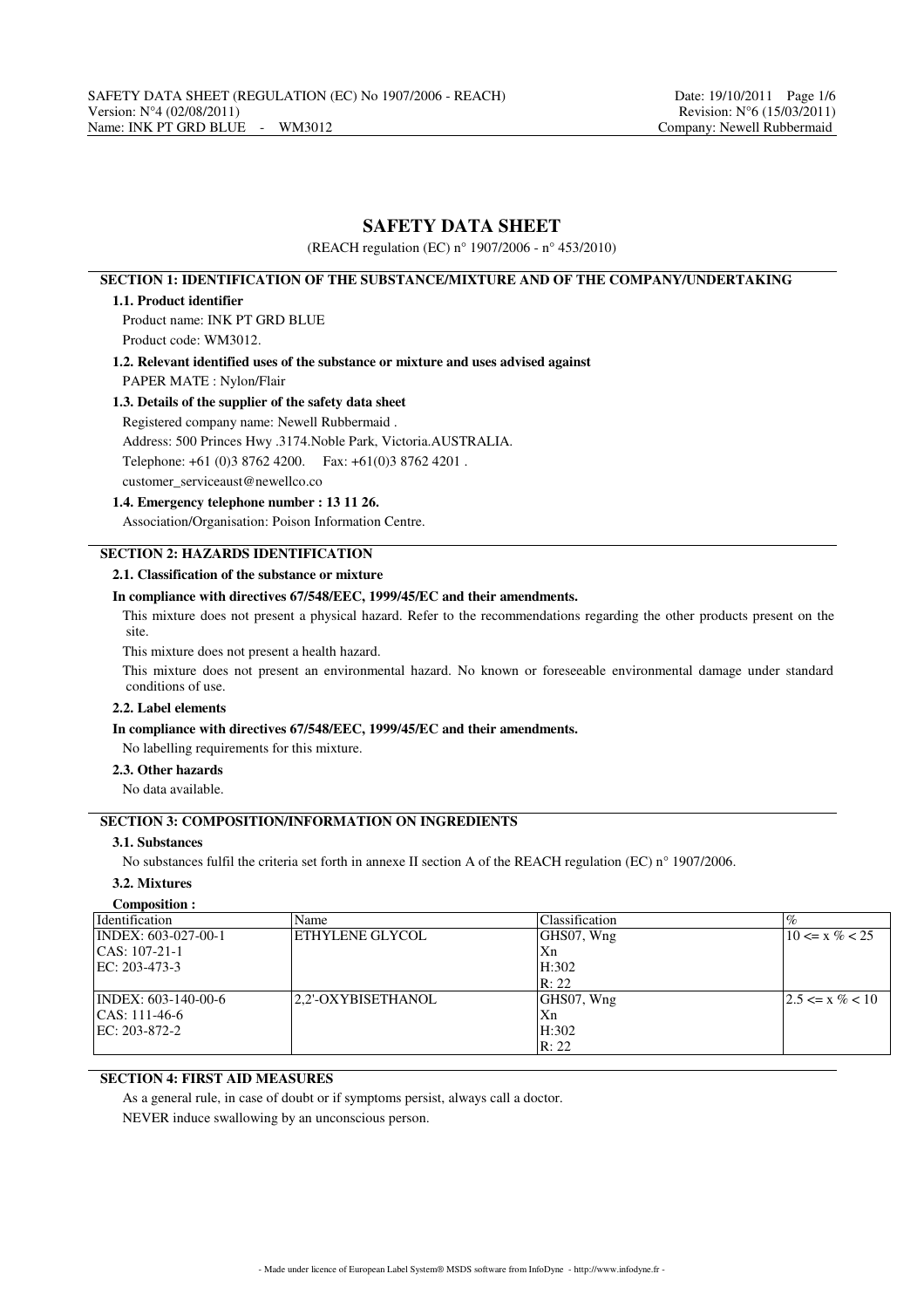#### **4.1. Description of first aid measures**

#### **In the event of splashes or contact with eyes:**

Wash thoroughly with soft, clean water for 15 minutes holding the eyelids open.

#### **In the event of swallowing:**

If swallowed accidentally, call a doctor to ascertain whether observation and hospital care will be necessary. Show the label.

### **4.2. Most important symptoms and effects, both acute and delayed**

No data available.

# **4.3. Indication of any immediate medical attention and special treatment needed**

No data available.

## **SECTION 5: FIREFIGHTING MEASURES**

## Non-flammable.

#### **5.1. Extinguishing media**

#### **Suitable methods of extinction**

In the event of a fire, use:

#### - sprayed water or water mist

- foam

- multipurpose ABC powder

- BC powder

- carbon dioxide (CO2)

#### **Unsuitable methods of extinction**

In the event of a fire, do not use:

- water jet

## **5.2. Special hazards arising from the substance or mixture**

A fire will often produce a thick black smoke. Exposure to decomposition products may be hazardous to health. Do not breathe in smoke.

#### **5.3. Advice for firefighters**

No data available.

# **SECTION 6: ACCIDENTAL RELEASE MEASURES**

### **6.1. Personal precautions, protective equipment and emergency procedures**

Consult the safety measures listed under headings 7 and 8.

## **For fire-fighters**

Fire-fighters will be equipped with suitable personal protective equipment (See section 8).

# **6.2. Environmental precautions**

Contain and control the leaks or spills with non-combustible absorbent materials such as sand, earth, vermiculite, diatomaceous earth in drums for waste disposal.

Prevent any material from entering drains or waterways.

## **6.3. Methods and material for containment and cleaning up**

Clean preferably with a detergent, do not use solvents.

## **6.4. Reference to other sections**

No data available.

## **SECTION 7: HANDLING AND STORAGE**

Requirements relating to storage premises apply to all facilities where the mixture is handled.

### **7.1. Precautions for safe handling**

Always wash hands after handling.

Ensure that there is adequate ventilation, especially in confined areas.

### **Fire prevention:**

Prevent access by unauthorised personnel.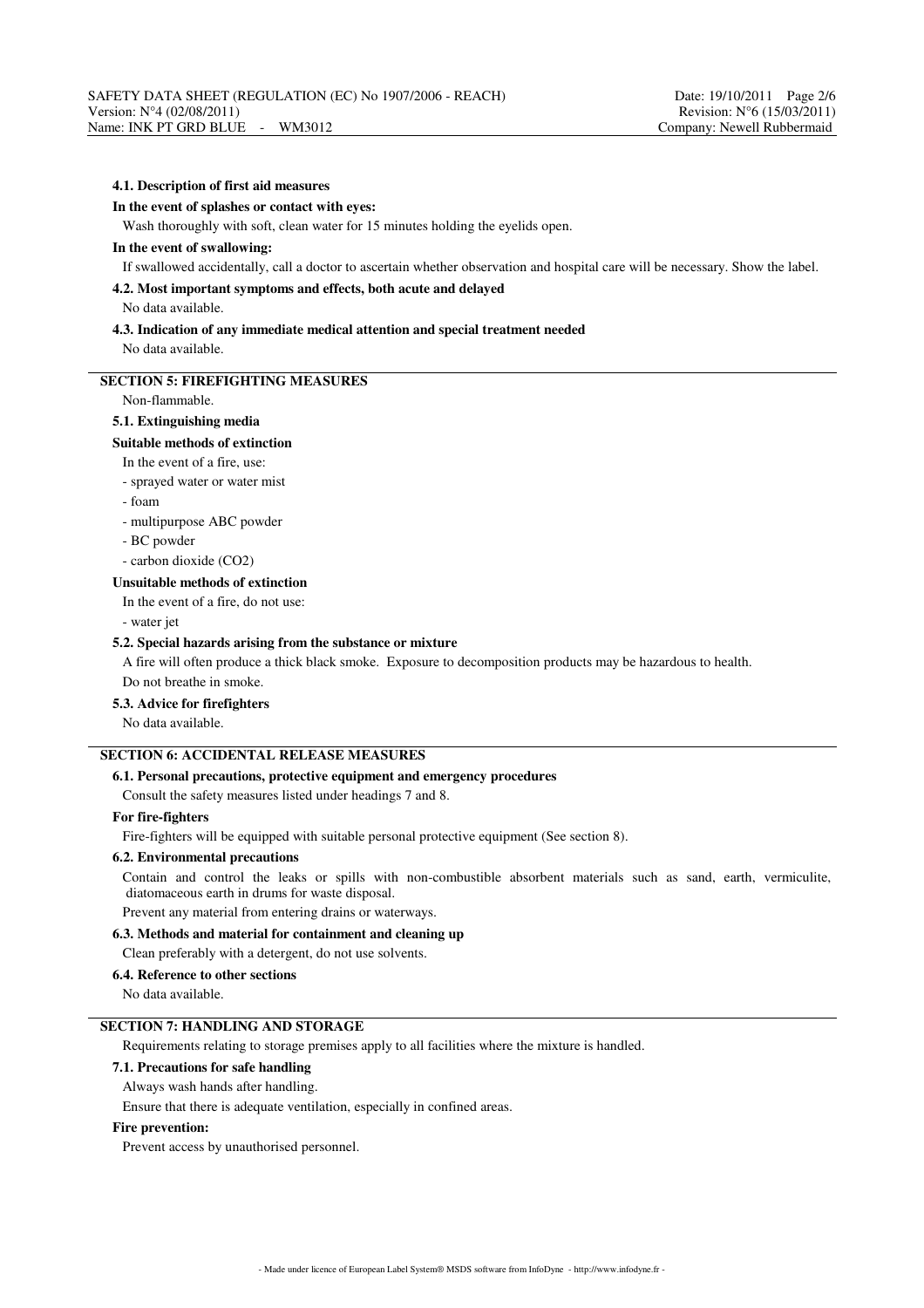#### **Recommended equipment and procedures:**

For personal protection, see section 8.

Observe precautions stated on label and also industrial safety regulations

Packages which have been opened must be reclosed carefully and stored in an upright position

#### **Prohibited equipment and procedures:**

No smoking, eating or drinking in areas where the mixture is used.

### **7.2. Conditions for safe storage, including any incompatibilities**

No data available.

## **Storage**

Keep out of reach of children

The floor must be impermeable and form a collecting basin so that, in the event of an accidental spillage, the liquid cannot spread beyond this area.

#### **Packaging**

Always keep in packaging made of an identical material to the original

#### **7.3. Specific end use(s)**

No data available.

## **SECTION 8: EXPOSURE CONTROLS/PERSONAL PROTECTION**

### **8.1. Control parameters**

**Occupational exposure limits:**

| - European Union $(2009/161/EU, 2006/15/EC, 2000/39/EC, 98/24/EC)$ |  |  |
|--------------------------------------------------------------------|--|--|
|                                                                    |  |  |

| <b>CAS</b>                                                                                             | $VME-mg/m3$ : $VME-ppm$ : |                     | VLE-mg/m3: VLE-ppm: |               | Notes:    |          |
|--------------------------------------------------------------------------------------------------------|---------------------------|---------------------|---------------------|---------------|-----------|----------|
| $107 - 21 - 1$                                                                                         | 52                        | 20                  | 104                 | 40            | Peau      |          |
| - ACGIH TLV (American Conference of Governmental Industrial Hygienists, Threshold Limit Values, 2010): |                           |                     |                     |               |           |          |
| <b>CAS</b>                                                                                             | TWA:                      | STEL:               | Ceiling:            | Definition:   | Criteria: |          |
| $107 - 21 - 1$                                                                                         |                           |                     | 100                 |               |           |          |
| - Germany - AGW (BAuA - TRGS 900, 21/06/2010):                                                         |                           |                     |                     |               |           |          |
| <b>CAS</b>                                                                                             | VME:                      | VME:                | Excess              | <b>Notes</b>  |           |          |
| $107 - 21 - 1$                                                                                         | $10 \text{ ml/m}$ 3       | $26 \text{ mg/m}$   | 2(I)                | DFG, H, Y     |           |          |
| 111-46-6                                                                                               | $10 \text{ ml/m}$ 3       | $44 \text{ mg/m}$   | 4(I)                | DFG, Y        |           |          |
| - France (INRS - ED984:2007 and French Order of $30/06/2004$ ):                                        |                           |                     |                     |               |           |          |
| <b>CAS</b>                                                                                             | VME-ppm:                  | VME-mg/m3: VLE-ppm: |                     | $VLE-mg/m3$ : | Notes:    | TMP No.: |
| $107 - 21 - 1$                                                                                         | 20                        | 52                  | 40                  | 104           | *         | 84       |
| - UK / WEL (Workplace exposure limits, EH40/2005, 2007):                                               |                           |                     |                     |               |           |          |
| CAS                                                                                                    | TWA:                      | STEL:               | Ceiling:            | Definition:   | Criteria: |          |
| $107 - 21 - 1$                                                                                         | $10 \text{ mg/m}$         |                     |                     |               |           |          |
| 111-46-6                                                                                               | 23 ppm                    |                     |                     |               |           |          |
| 8.2. Exposure controls                                                                                 |                           |                     |                     |               |           |          |

**- Eye / face protection**

Avoid contact with eyes.

## **- Hand protection**

Wear suitable protective gloves in the event of prolonged or repeated skin contact.

# **SECTION 9: PHYSICAL AND CHEMICAL PROPERTIES**

# **9.1. Information on basic physical and chemical properties General information:** Physical state: fluid liquid liquid liquid liquid liquid liquid liquid liquid liquid liquid liquid liquid liquid liquid liquid liquid liquid liquid liquid liquid liquid liquid liquid liquid liquid liquid liquid liquid liqu **Important health, safety and environmental information:** pH of the substance or preparation: not relevant. The pH is impossible to measure or its value is not relevant.

Boiling point/boiling range: not specified.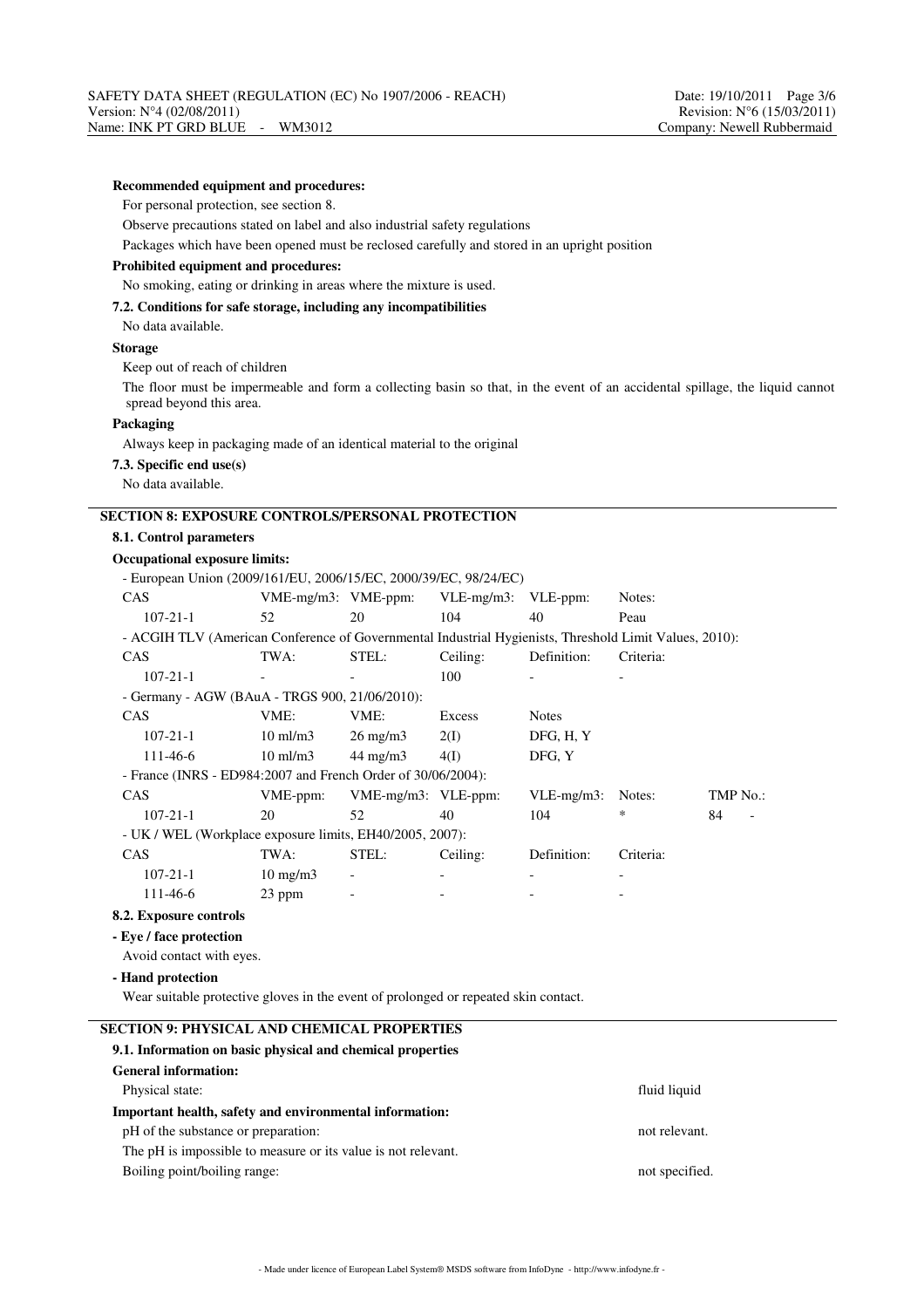| Flash point interval:                     | not relevant. |
|-------------------------------------------|---------------|
| Vapour pressure:                          | not relevant. |
| Density:                                  | not stated.   |
| Water solubility:                         | Soluble.      |
| Viscosity:                                | $v < 7$ mm2/s |
| Melting point/melting range:              | not specified |
| Self-ignition temperature:                | not specified |
| Decomposition point/decomposition range : | not specified |
| 9.2. Other information                    |               |

No data available.

# **SECTION 10: STABILITY AND REACTIVITY**

# **10.1. Reactivity**

No data available.

#### **10.2. Chemical stability**

This mixture is stable under the recommended handling and storage conditions in section 7.

#### **10.3. Possibility of hazardous reactions**

No data available.

# **10.4. Conditions to avoid**

**10.5. Incompatible materials**

### **10.6. Hazardous decomposition products**

The thermal decomposition may release/form:

- carbon monoxide (CO)

- carbon dioxide (CO2)

## **SECTION 11: TOXICOLOGICAL INFORMATION**

#### **11.1. Information on toxicological effects**

Repeated or prolonged contact with the mixture may cause removal of natural oil from the skin resulting in non-allergic contact dermatitis and absorption through the skin.

Splashes in the eyes may cause irritation and reversible damage

#### **Mixture**

No toxicological data available for the mixture.

### **Monograph(s) from the IARC (International Agency for Research on Cancer):**

CAS 3844-45-9 : CIRC Groupe 3 : L'agent est inclassable quant à sa cancérogénicité pour l'homme.

# **SECTION 12: ECOLOGICAL INFORMATION**

# **12.1. Toxicity**

# **Substances**

No aquatic toxicity data available for the substances.

### **Mixtures**

No aquatic toxicity data available for the mixture.

#### **12.2. Persistence and degradability**

No data available.

#### **12.3. Bioaccumulative potential**

No data available.

#### **12.4. Mobility in soil**

#### No data available.

**12.5. Results of PBT and vPvB assessment**

not relevant.  $v < 7$  mm2/s (40 $^{\circ}$ C) not specified. not specified.  $\blacksquare$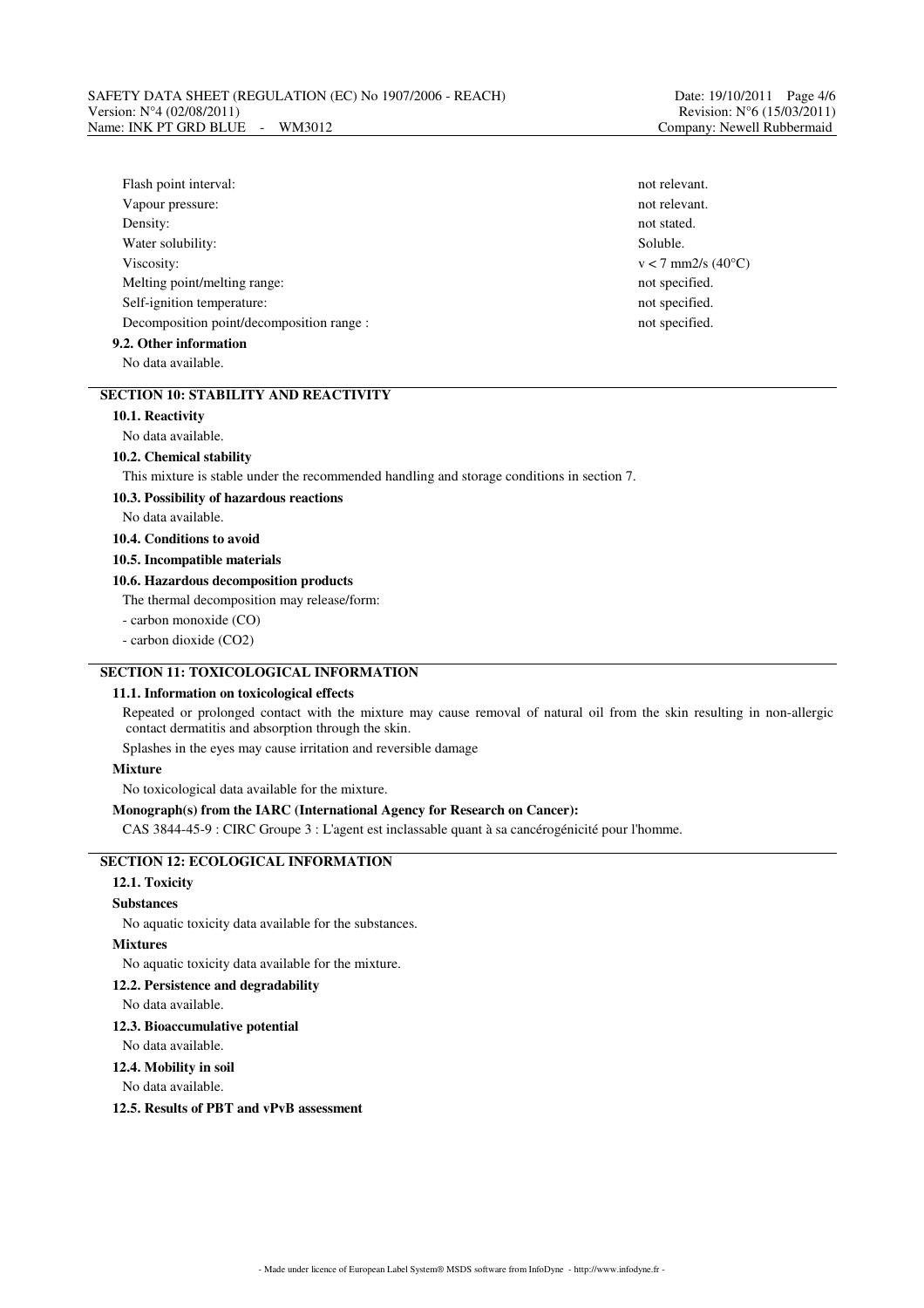#### No data available.

## **12.6. Other adverse effects**

No data available.

# **German regulations concerning the classification of hazards for water (WGK):**

WGK 1 (VwVwS vom 27/07/2005, KBws): Slightly hazardous for water.

# **SECTION 13: DISPOSAL CONSIDERATIONS**

Proper waste management of the mixture and/or its container must be determined in accordance with Directive 2008/98/EC.

#### **13.1. Waste treatment methods**

Do not pour into drains or waterways.

#### **Waste:**

Waste management is carried out without endangering human health, without harming the environment and, in particular without risk to water, air, soil, plants or animals.

Recycle or dispose of waste in compliance with current legislation, preferably via a certified collector or company.

Do not contaminate the ground or water with waste, do not dispose of waste into the environment.

#### **Soiled packaging:**

Empty container completely. Keep label(s) on container.

Give to a certified disposal contractor.

### **Codes of wastes (Decision 2001/573/EC, Directive 2006/12/EEC, Directive 94/31/EEC on hazardous waste) :**

08 01 13 \* sludges from paint or varnish containing organic solvents or other dangerous substances

### **SECTION 14: TRANSPORT INFORMATION**

Exempt from transport classification and labelling.

Transport product in compliance with provisions of the ADR for road, RID for rail, IMDG for sea and ICAO/IATA for air transport (ADR 2011 - IMDG 2010 - ICAO/IATA 2011).

# **SECTION 15: REGULATORY INFORMATION**

**15.1. Safety, health and environmental regulations/legislation specific for the substance or mixture**

The mixture is contained in packaging that does not exceed 125 ml.

- **Particular provisions:**
- No data available.
- **German regulations concerning the classification of hazards for water (WGK):**

Germany: WGK 1 (VwVwS vom 27/07/2005, KBws)

#### **- Standardised American system for the identification of hazards presented by the product in view of emergency procedures (NFPA 704):**

NFPA 704, Labelling: Health=0 Inflammability=1 Instability/Reactivity=1 Specific Risk=none



#### **15.2. Chemical safety assessment**

No data available.

### **SECTION 16: OTHER INFORMATION**

Since the user's working conditions are not known by us, the information supplied on this safety data sheet is based on our current level of knowledge and on national and community regulations.

The mixture must not be used for other uses than those specified in section 1 without having first obtained written handling instructions.

It is at all times the responsibility of the user to take all necessary measures to comply with legal requirements and local regulations.